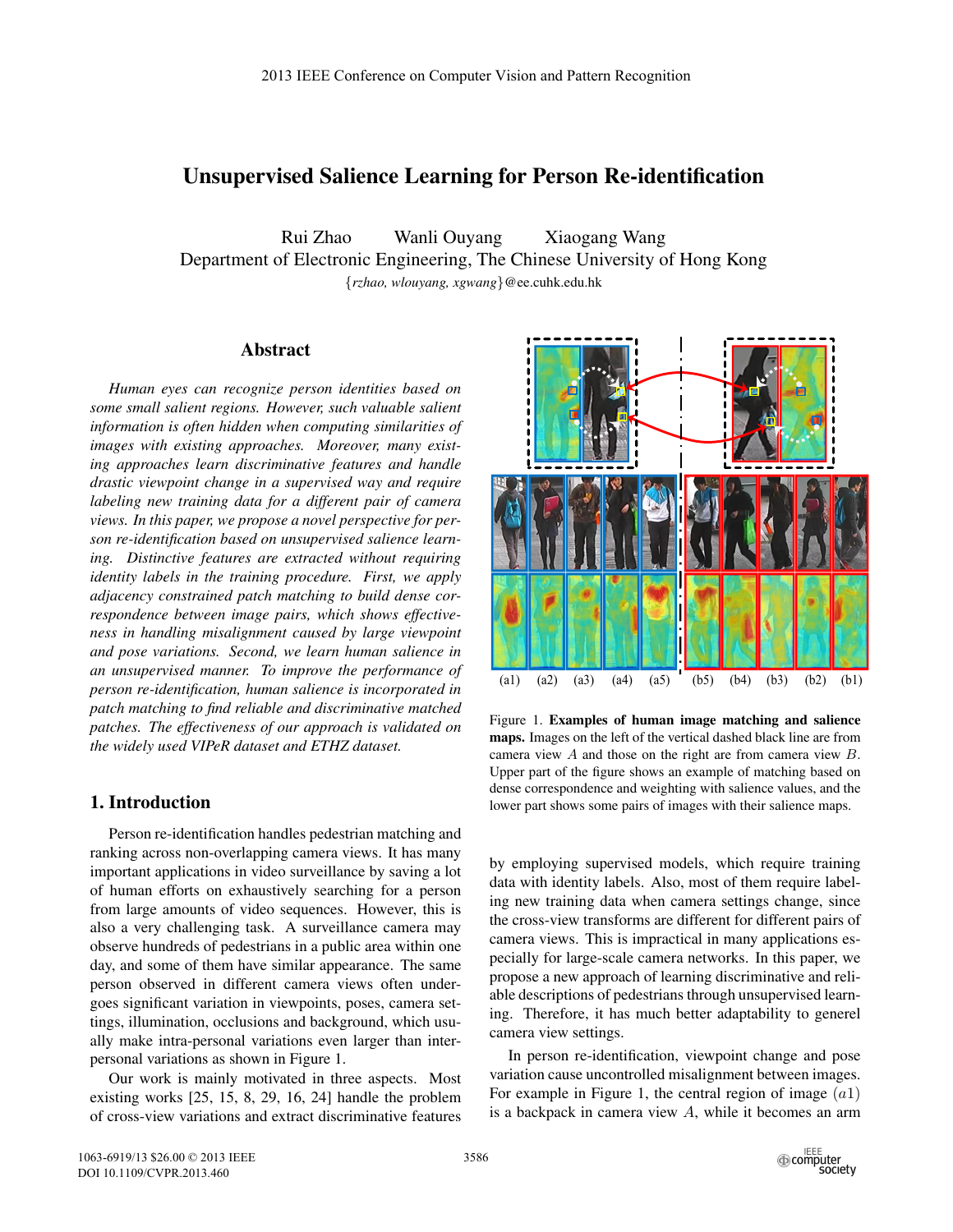in image  $(b1)$  in camera view  $B$ . Thus spatially misaligned feature vectors cannot be directly compared. In our method, patch matching is applied to tackle the misalignment problem. In addition, based on prior knowledge on pedestrian structures, some constraints are added in patch matching in order to enhance the matching accuracy. With patch matching, we are able to align the blue tilted stripe on the handbag of the lady in the dashed black boxes in Figure 1.

Salient regions in pedestrian images provide valuable information in identification. However, if they are small in size, salience information is often hidden when computing similarities of images. In this paper, *salience* means distinct features that 1) are *discriminative* in making a person standing out from their companions, and 2) are *reliable* in finding the same person across different views. For example, in Figure 1, if most persons in the dataset wear similar clothes and trousers, it is hard to identify them. However, human eyes are easy to identify the matching pairs because they have distinct features, *e.g.* person  $(a1 - b1)$  has a backpack with tilted blue stripes, person  $(a2 - b2)$  has a red folder under her arms, and person  $(a3 - b3)$  has a red bottle in his hand. These distinct features are discriminative in distinguishing one from others and robust in matching themselves across different camera views. Intuitively, if a body part is salient in one camera view, it is usually also salient in another camera view. Moreover, our computation of salience is based on the comparison with images from a large scale reference dataset rather than a small group of persons. Therefore, it is quite stable in most circumstances. However, these distinct features may be considered by existing approaches as outliers to be removed, since some of they (such as baggages or folders) do not belong to body parts. Clothes and trousers are generally considered as the most important regions for person re-identification. Aided by patch matching, these discriminative and reliable features are employed in this paper for person re-identification.

The contributions of this paper can be summarized in three-folds. First, an unsupervised framework is proposed to extract distinctive features for person re-identification without requiring manually labeled person identities in the training procedure. Second, patch matching is utilized with adjacency constraint for handling the misalignment problem caused by viewpoint change, pose variation and articulation. We show that the constrained patch matching greatly improves person re-identification accuracy because of its flexibility in handling large viewpoint change. Third, human salience is learned in an unsupervised way. Different from general image salience detection methods [4], our salience is especially designed for human matching, and has the following properties. 1) It is robust to viewpoint change, pose variation and articulation. 2) Distinct patches are considered as salient only when they are matched and distinct in both camera views. 3) Human salience itself is a useful

descriptor for pedestrian matching. For example, a person only with salient upper body and a person only with salient lower body must have different identities.

## 2. Related Work

Discriminative models like SVM and boosting [25, 13, 15] are widely used for feature learning. Prosser *et al*. [25] formulated person re-identification as a ranking problem, and used ensembled RankSVMs to learn pairwise similarity. Gray *et al*. [13] combined spatial and color information in an ensmeble of local features by boosting. Schwartz *et al*. [26] extracted high-dimensional features including color, gradient, and texture, and then utilized the partial least square (PLS) for dimension reduction. Another direction is to learn task-specific distance functions with metric learning algorithms [29, 8, 24, 16]. Li and Wang [17] partitioned the image spaces of two camera views into different configurations and learned different metrics for different locally aligned common feature spaces. Li *et al.* [18] proposed a transferred metric learning framework for learning specific metric for individual query-candidate settings. In all these supervised methods, training samples with identity labels are required.

Some unsupervised methods have also been developed for person re-identification [10, 21, 22, 19]. Farenzena *et al*. [10] proposed the Symmetry-Driven Accumulation of Local Features (SDALF). They exploited the property of symmetry in pedestrian images and obtained good view invariance. Ma *et al*. [21] developed the BiCov descriptor, which combined the Gabor filters and the covariance descriptor to handle illumination change and background variations. Malocal *et al*. [22] employed Fisher Vector to encode higher order statistics of local features. All these methods focused on feature design, but rich information from the distribution of samples in the dataset has not been fully exploited. Our approach exploit the salience information among person images, and it can be generalized to take use of these features.

Several appoaches were developed to handle pose variations [27, 11, 1, 7]. Wang *et al.* [27] proposed shape and appearance context to model the spatial distributions of appearance relative to body parts in order to extract discriminative features robust to misalignment. Gheissari *et al*. [11] fit a triangluar graph model. Bak *et al*. [1] and Cheng *et al*. [7] adopted part-based models to handle pose variation. However, these appoaches are not flexible enough and only applicable when the pose estimators work accurately. Our approach differs from them in that patch matching is employed to handle spatial misalignment.

Contextual visual knowledge coming from surrounding people was used to enrich human signature [28]. Liu *et al*. [19] used an attribute-based weighting scheme, which shared similar spirit with our salience in finding the unique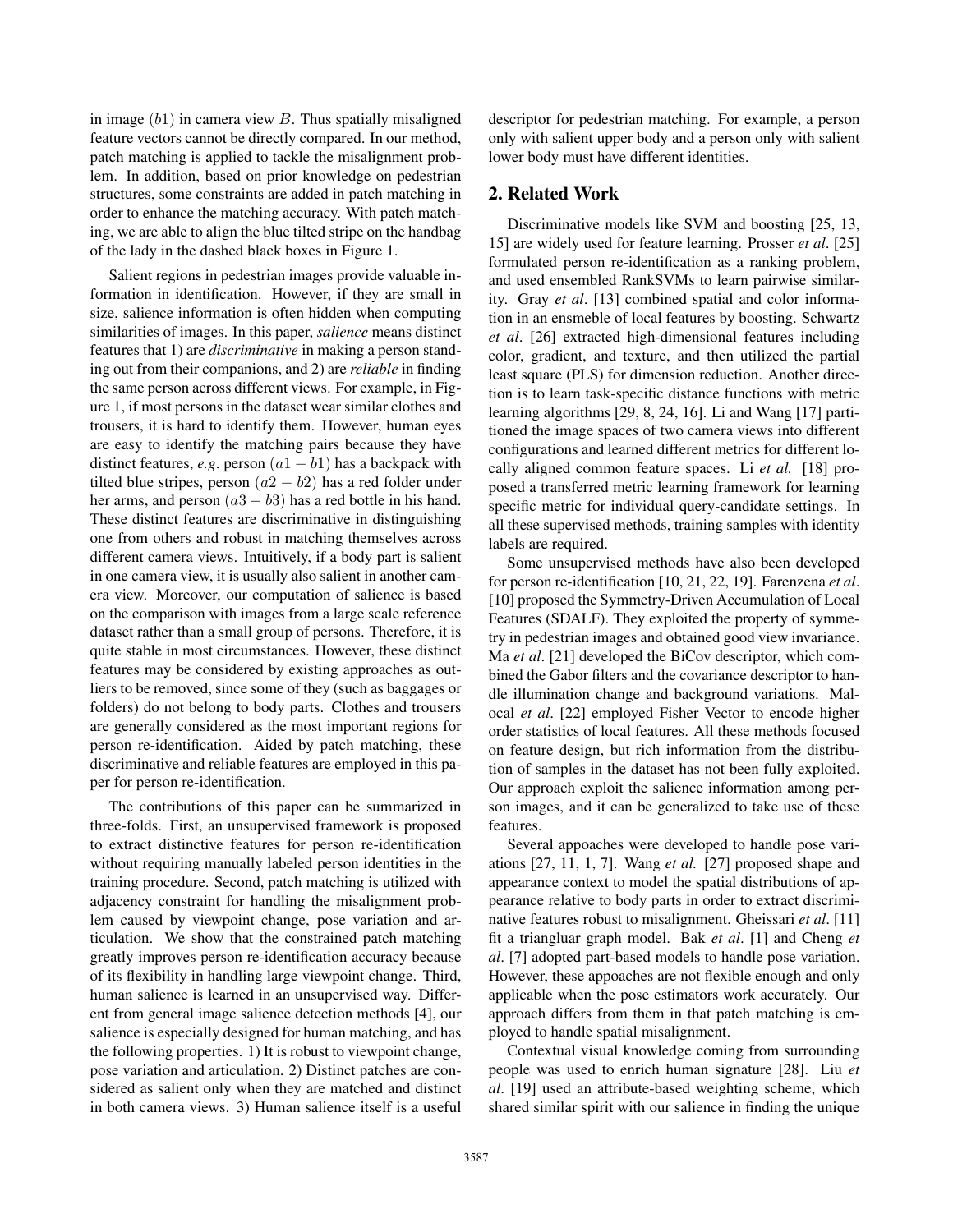and inherent appearance property. They clustered prototypes in an unsupervised manner, and learned attributebased feature importance for feature weighting. Their approach was based on global features. They weighted different types of features instead of local patches. Therefore they could not pick up salient regions as shown in Figure 1. Experimental results show that our defined salience is much more effective.

# 3. Dense Correspondence

Dense correpondence has been applied to face and scene alignment [23, 20]. Inheriting the characteristics of partbased and region-based approaches, fine-grained methods including optical flow in pixel-level, keypoint feature matching and local patch matching are often better choices for more robust alignment. In our approach, considering moderate resolution of human images captured by far-field surveillance cameras, we adopt the mid-level local patches for matching persons. To ensure the robustness in matching, local patches are densely sampled in each image. Different than general patch matching approaches, a simple but effective horizontal constraint is imposed on searching matched patches, which makes patch matching more adaptive in person re-identification.

#### 3.1. Feature Extraction

Dense Color Histogram. Each human image is densely segmented into a grid of local patches. A LAB color histogram is extracted from each patch. To robustly capture color information, LAB color histograms are also computed on downsampled scales. For the purpose of combination with other features, all the histograms are L2 normalized.

Dense SIFT. To handle viewpoint and illumination change, SIFT descriptor is used as a complementary feature to color histograms. The same as the setting of extracting dense color histograms, a dense grid of patches are sampled on each human image. We divide each patch into  $4 \times 4$  cells, quantize the orientations of local gradients into 8 bins, and obtain a  $4 \times 4 \times 8 = 128$  dimentional SIFT feature. SIFT features are also L2 normalized.

Dense color histograms and dense SIFT features are concatenated as the final multi-dimensional descriptor vector for each patch. In our experiment, the parameters of feature extraction are as follows: patches of size  $10 \times 10$  pixels are sampled on a dense grid with a grid step size 4; 32 bin color histograms are computed in L, A, B channels respectively, and in each channel, 3 levels of downsampling are used with scaling factors 0.5, 0.75 and 1; SIFT features are also extracted in 3 color channels and thus produces a  $128 \times 3$  feature vector for each patch. In a summary, each patch is finally represented by a discriminative descriptor vector with length  $32 \times 3 \times 3 + 128 \times 3 = 672$ . We denote the combined feature vector as dColorSIFT.

#### 3.2. Adjacency Constrained Search

In order to deal with misalignment, we conduct adjacency constrained search. dColorSIFT features in human image are represented as  $x_{m,n}^{A,p}$ , where  $(A, p)$  denotes the natch cen-<br>n-th image in camera  $A$  and  $(m, p)$  denotes the natch cenp-th image in camera A, and  $(m, n)$  denotes the patch centered at the  $m$ -th row and the  $n$ -th column of image  $p$ . The m-th row  $T$  of image p from camera A are represented as:

$$
\mathcal{T}^{A,p}(m) = \{x_{m,n}^{A,p}|n = 1, 2, ..., N\}.
$$
 (1)

All patches in  $\mathcal{T}^{A,p}(m)$  have the same search set S for patch matching in image  $q$  from camera  $B$ :

$$
\mathcal{S}(x_{m,n}^{A,p}, \mathbf{x}^{B,q}) = \mathcal{T}^{B,q}(m), \ \ \forall x_{m,n}^{A,p} \in \mathcal{T}^{A,p}(m), \tag{2}
$$

where  $x^{B,q}$  represent the collection of all patch features in image  $q$  from camera  $B$ . The  $S$  restricts the search set in image  $q$  within the  $m$ -th row. However, bounding boxes produced by a human detector are not always well aligned, and also uncontrolled human pose variations exist in some conditions. To cope with the spatial variations, we relax the strict horizontal constraint to have a larger search range.

$$
\hat{\mathcal{S}}(x_{m,n}^{A,p}, \mathbf{x}^{B,q}) = \{ \mathcal{T}^{B,q}(b) | b \in \mathcal{N}(m) \},\qquad(3)
$$

$$
\forall x_{m,n}^{A,p} \in \mathcal{T}^{A,p}(m),
$$

where  $\mathcal{N}(m) = \{m - l, ..., m, ..., m + l\}, m - l \geq 0$  and  $m+l \leq M$ . l defines the size of the relaxed adjacent vertical space. If  $l$  is very small, a patch may not find correct match due to vertical misalignment. When  $l$  is set to be very large, a patch in the upper body would find a matched patch on the legs. Thus less relaxed search space cannot well tolerate the spatial variation while more relaxed search space increases the chance of matching different body parts.  $l = 2$  is chosen in our setting.

Adjacency Searching. Generalized patch matching is a very mature technique in computer vision. Many off-theshelf methods [2, 3] are available to boost the performance and efficiency. In this work, we simply do a  $k$ -nearest neighbor search for each  $x_{mn}^{A,p}$  in search set  $\hat{\mathcal{S}}(x_{mn}^{A,p}, \mathbf{x}^{B,q})$ <br>of every image in the reference set. The search returns of every image in the reference set. The search returns the nearest neighbor for each image according to the Euclidean distance. As suggested in [23], aggregaing similarity scores is much more effective than minimizing accumulated distances, especially for those misaligned or background patches which could generate very large distances during matching. By converting to similarity, their effect could be reduced. We convert distance value to similarity score with the Gaussian function:

$$
s(x, y) = exp(-\frac{d(x, y)^2}{2\sigma^2}),
$$
\n(4)

where  $d(x, y) = ||x - y||_2$  is the Euclidean distance between patch features x and y, and  $\sigma$  is the bandwidth of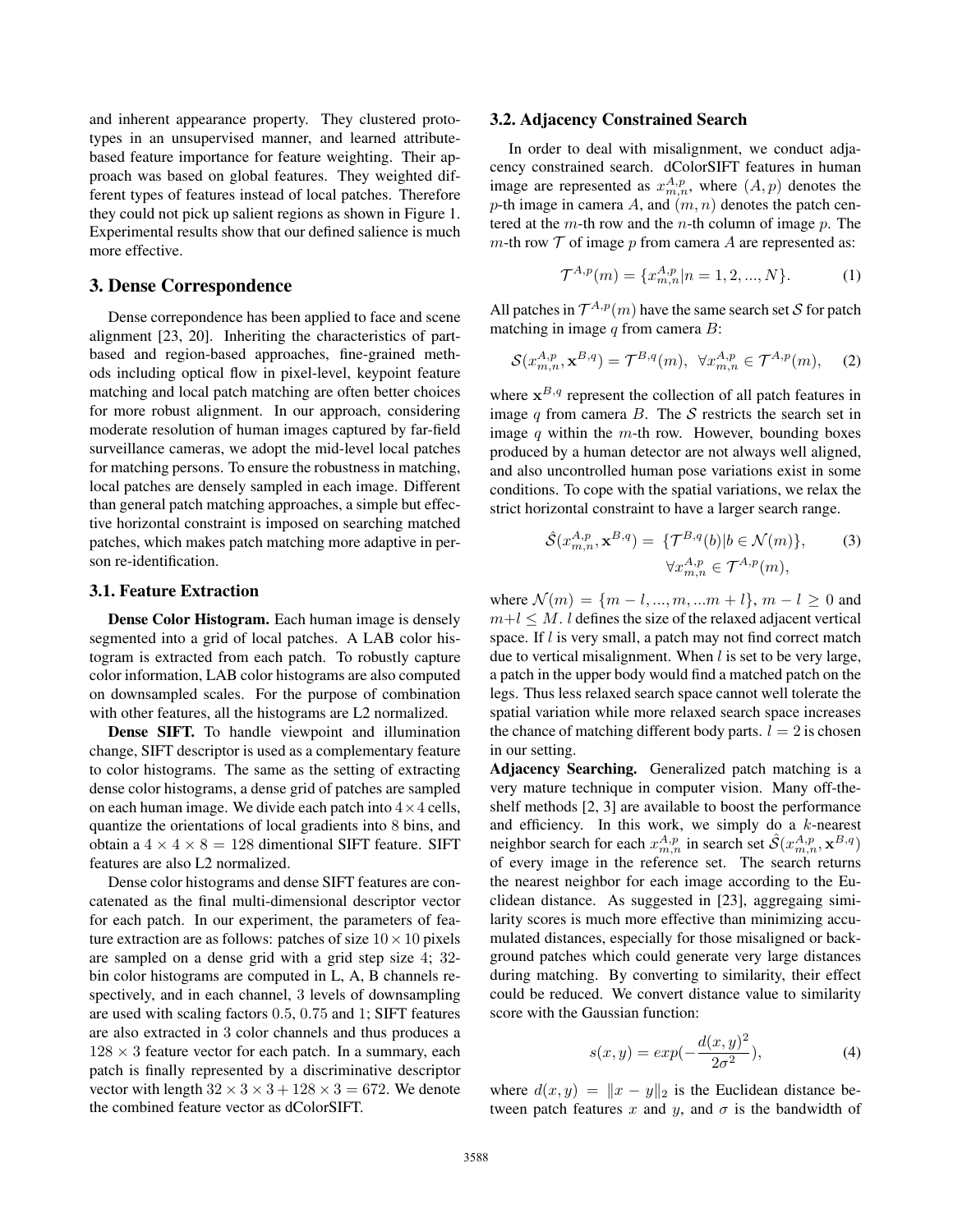

Figure 2. Examples of adjacency search. (a) A test image from the VIPeR dataset. Local patches are densely sampled, and five exemplar patches on different body parts are shown in red boxes. (b) One nearest neighbor from each reference image is returned by adjacency search for each patch on the left, and then N nearest neighbors from N reference images are sorted. The top ten nearest neighbor patches are shown. Note that the ten nearest neighbors are from ten different images.

the Gaussian function. Figure 2 shows some visually similar patches returned by the discriminative adjacency constrained search.

### 4. Unsupervised Salience Learning

With dense correpondence, we learn human salience with unsupervised methods. In this paper, we propose two methods for learning human salience: the K-Nearest Neighbor (KNN) and One-Class SVM (OCSVM).

#### 4.1. K-Nearest Neighbor Salience

Byers *et al*. [5] found the KNN distances can be used for clutter removal. To apply the KNN distance to person re-identification, we search for the K-nearest neighbors of a test patch in the output set of the dense correspondence. With this strategy, salience is better adapted to re-identification problem. Following the shared goal of abnormality detection and salience detection, we redefine the salient patch in our task as follows:

Salience for person re-identification: *salient patches are those possess uniqueness property among a specific set.*

Denote the number of images in the reference set by  $N_r$ . After building the dense correspondeces between a test image and images in reference set, the most similar patch in every image of the reference set is returned for each test patch, *i.e.*, each test patch  $x_{m,n}^{A,p}$  have  $N_r$  neighbors in set  $X_{nn}(x_{m,n}^{A,p}),$ 

$$
X_{nn}(x_{m,n}^{A,p}) = \{x \mid \underset{\hat{x} \in \hat{S}_{p,q}}{\operatorname{argmax}} s(x_{m,n}^{A,p}, \hat{x}), q = 1, 2, ..., N_r\},\
$$

where  $\hat{S}_{p,q} = \hat{S}(x_{m,n}^{A,p}, x^{B,q})$  is the search set in Eq. (3), and s is the similarity score function in Eq. (4) and  $s$  is the similarity score function in Eq.  $(4)$ .



Figure 3. Illustration of salient patch distribution. Salient patches are distributed far way from other pathes.

We apply a similar scheme in [5] to  $X_{nn}(x_{m,n}^{A,p})$  of each that the KNN distance is utilized to define the test patch, and the KNN distance is utilized to define the salience score:

$$
score_{knn}(x_{m,n}^{A,p}) = D_k(X_{nn}(x_{m,n}^{A,p})),
$$
\n(5)

where  $D_k$  denotes the distance of the k-th nearest neighbor. If the distribution of the reference set well relects the test scenario, the salient patches can only find limited number  $(k = \alpha N_r)$  of visually similar neighbors, as shown in Figure 3(a), and then *score*<sub>knn</sub> $(x_m^A, p_n)$  is expected to be large.  $0 < \alpha < 1$  is a proportion parameter relecting our expectation on the statistical distribution of salient patches. Since  $k$ depends on the size of the reference set, the defined salience score works well even if the reference size is very large.

Choosing the Value of **k**. The goal of salience detection for person re-identificatioin is to identify persons with unique appearance. We assume that if a person has such unique appearance, more than half of the people in the reference set are dissimilar with him/her. With this assumption,  $k = N_r/2$  is used in our experiment. For seeking a more principled method to compute human salience, oneclass SVM salience is discussion in Section 4.2.

To qualitatively compare with sophiscated supervised learning methods, Figure 4(a) shows the feature weighting map estimated by partial least square (PLS) [26]. PLS is used to reduce the dimensionality and the weights of the first projection vector are shown as the average of the feature weights in each block. Our results of unsupervised KNN salience are show in Figure 4(b) on the ETHZ dataset and 4(c) on the VIPeR dataset. Salience scores are assigned to the center of patches, and the salience map is upsampled for better visualization. Our unsupervised learning method better captures the salient regions.

### 4.2. One-class SVM Salience

One-class SVM [14] has been widely used for outlier detection. Only positive samples are used in training. The basic idea of one-class SVM is to use a hypersphere to describe data in the feature space and put most of the data into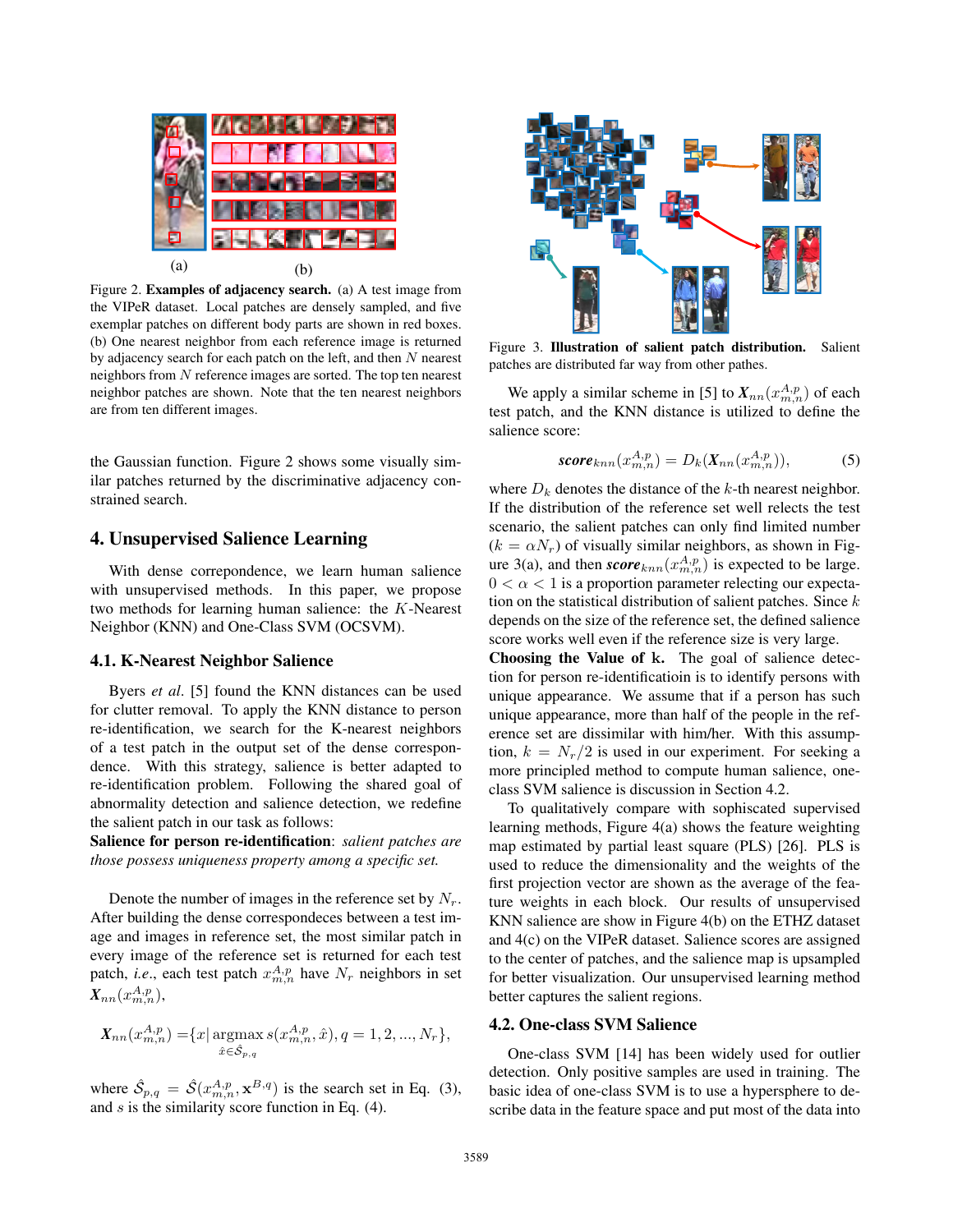the hypersphere. The problem is formulated into an objective function as follows:

$$
\min_{R \in \mathbb{R}, \xi \in \mathbb{R}^l, c \in F} R^2 + \frac{1}{vl} \sum_{i} \xi_i,
$$
\n(6)\n  
\n
$$
s.t. \|\Phi(X_i) - c\|^2 \le R^2 + \xi_i, \ \forall i \in \{1, \dots l\} : \xi_i \ge 0,
$$

where  $\Phi(X_i)$  is the multi-dimensional feature vector of training sample  $X_i$ , l is the number of training samples,  $R$  and  $c$  are the radius and center of the hypersphere, and  $v \in [0, 1]$  is a trade-off parameter. The goal of optimizing the objective function is to keep the hypersphere as small as possible and include most of the training data. The optimization problem can be solved in a dual form by QP optimization methods [6], and the decision function is:

$$
f(X) = R^2 - ||\Phi(X) - c||^2,
$$
  
\n
$$
||\Phi(X) - c||^2 = k(X, X) - 2\sum_{i} \alpha_i k(X_i, X) + \sum_{i,j} \alpha_i \alpha_j k(X_i, X_j),
$$
\n(7)

where  $\alpha_i$  and  $\alpha_j$  are the parameters for each constraint in the dual problem. In our task, we use the radius basis function (RBF)  $K(X, Y) = \exp\{-\|X - Y\|^2/2\sigma^2\}$  as kernel in one-class SVM to deal with high-dimensional, non-linear, multi-mode distributions. As shown in [6], the decision function of kernel one-class SVM can well capture the density and modality of feature distribution. To approximate the KNN salience algorithm (Section 4.1) in a nonparametric form, the sailence score is re-defined in terms of kernel one-class SVM decision function:

$$
score_{ocsum}(x_{m,n}^{A,p}) = d(x_{m,n}^{A,p}, x^*),
$$
  
\n
$$
x^* = \underset{x \in X_{nn}(x_{m,n}^{A,p})}{\text{argmax}} f(x),
$$
  
\n(8)

where d is the Euclidean distance between patch features.

Our experiments show very similar results in person re-identification with the two salience detection methods. *score*<sub>ocsvm</sub> performs slightly better than *score*<sub>knn</sub> in some circumstances.

### 5. Matching for re-identification

Dense correspondence and salience described in Section 3 and 4 are used for person re-identification.

#### 5.1. Bi-directional Weighted Matching

A bi-directional weighted matching mechanism is designed to incorporate salience information into dense correspondence matching. First, we consider matching between a pair of images. As mentioned in Section 4.1, patch  $x_{m,n}^{A,p}$  is



Figure 4. Qualitative comparison on salience. (a) shows the feature weighting maps estimated by partial least square [26]. (b) shows our KNN salience estimation. Red indicates large weights.

matched to  $x^{B,q}$  within search range  $\hat{S}_{p,q} = \hat{S}(x^{A,p}_{m,n}, x^{B,q})$ .<br>Denote the nearest neighbor produced by dense correspon-Denote the nearest neighbor produced by dense correspondence algorithm as

$$
x_{i,j}^{B,q} = \underset{\hat{x} \in \hat{\mathcal{S}}_{p,q}}{\text{argmax}} \, s(x_{m,n}^{A,p}, \hat{x}).\tag{9}
$$

Then searching for the best matched image in the gallery can be formulated as finding the maximal similarity score.

$$
q^* = \underset{q}{\operatorname{argmax}} \operatorname{Sim}(\mathbf{x}^{A,p}, \mathbf{x}^{B,q}), \tag{10}
$$

where  $x^{A,p}$  and  $x^{B,q}$  are collection of patch features in two images, *i.e.*  $\mathbf{x}^{A,p} = \{x_{m,n}^{A,p}\}_{m \in \mathcal{M}, n \in \mathcal{N}}$ , and  $\mathbf{x}^{B,q} =$  ${x_{i,j}^{B,q}}_{m \in \mathcal{M}, n \in \mathcal{N}}$ , and the similarity between two image is computed with a bi-directional weighting mechanism illustrated in Figure 5. Intuitively, images of the same person would be more likely to have similar salience distributions than those of different persons. Thus, the difference in salience score can be used as a penalty to the similarity score. In another aspect, large salience scores are used to enhance the similarity score of matched patches. Finally, we formulate the bi-directional weighting mechanism as follows:

$$
Sim(\mathbf{x}^{A,p}, \mathbf{x}^{B,q}) =
$$

$$
\sum_{m,n} \frac{score_{knn}(x_{m,n}^{A,p}) \cdot s(x_{m,n}^{A,p}, x_{i,j}^{B,q}) \cdot score_{knn}(x_{i,j}^{B,q})}{\alpha + |score_{knn}(x_{m,n}^{A,p}) - score_{knn}(x_{i,j}^{B,q})|}, \quad (11)
$$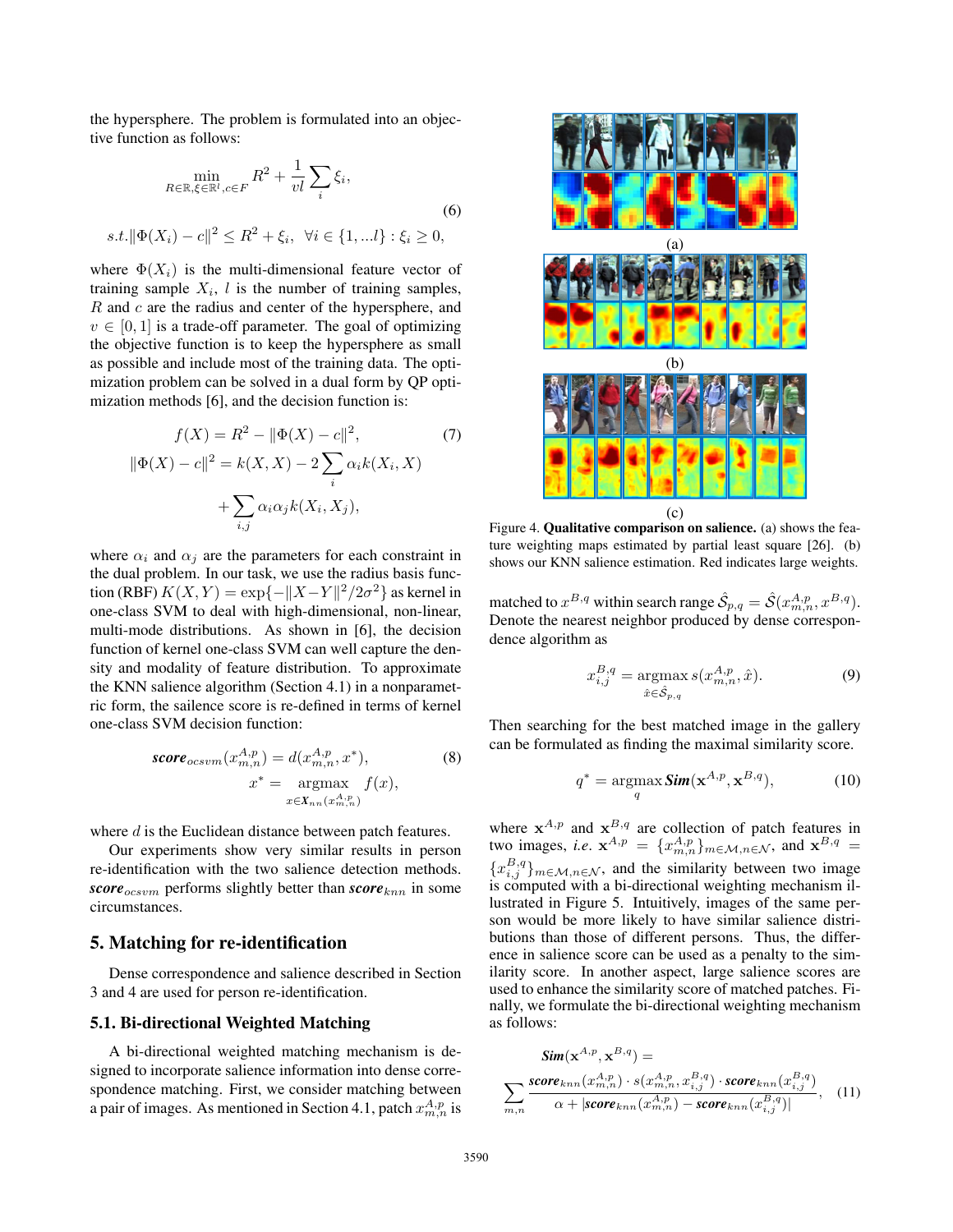

Figure 5. Illustration of bi-directional weighting for patch matching. Patches in red boxes are matched in dense correspondence with the guidence of corresponding salience scores in dark blue boxes.

where  $\alpha$  is a parameter controlling the penalty of salience difference. One can also change the salience score to *score*<sub>ocsvm</sub> in a more principled framework without choosing the parameter  $k$  in Eq. (5).

#### 5.2. Combination with existing approaches

Our approach is complementary to existing approaches. In order to combine the similarity scores of existing approaches with the similarity score in Eq. (11), the distance between two images can be computed as follows:

$$
d_{eSDC}(I_p^A, I_q^B) = \sum_i \beta_i \cdot d_i(f_i(I_p^A), f_i(I_q^B))
$$

$$
-\beta_{SDC} \cdot \mathbf{Sim}(\mathbf{x}^{A,p}, \mathbf{x}^{B,q}), \qquad (12)
$$

where  $\beta_i(> 0)$  is the weight for the *i*th distance measure and  $\beta_{SDC}$  (> 0) the weight for our approach.  $d_i$  and  $f_i$ correspond to the distance measures and features (wHSV and MSCR) in [10]. In the experiment,  $\{\beta_i\}$  are chosen the same as in [10].  $\beta_{SDC}$  is fixed as 1.

#### 6. Experiments

We evaluated our approach on two publicly available datasets, the VIPeR dataset [12], and the ETHZ dataset [26]. These two datasets are the most widely used for evaluation and reflect most of the challenges in real-world person re-identification applications, e.g., viewpoint, pose, and illumination variation, low resolution, background clutter, and occlusions. The results are show in standard Cumulated Matching Characteristics (CMC) curve [27]. Comparisons to the state-of-the-art feature based methods are provided, and we also show the comparison with some classical metric learning algorithms.

**VIPeR Dataset [12].** The VIPeR dataset<sup>1</sup> is captured by two cameras in outdoor academic environment with two images for each persons seen from different viewpoints.

It is one of the most challenging person re-identification datasets, which suffers from significant viewpoint change, pose variation, and illumination difference between two camera views. It contains 632 pedestrian pairs, each pair contains two images of the same individual seen from different viewpoints, one from CAM A and another from CAM B. All images are normalized to  $128 \times 48$  for experiments. CAM A captured images mainly from 0 degree to 90 degree while CAM B mostly from 90 degree to 180 degree, and most of the image pairs show viewpoint change larger than 90 degree.

Following the evaluation protocol in [13], we randomly sample half of the dataset, *i.e*., 316 image pairs, for training (however, the identity information is not used), and the remaining for test. In the first round, images from CAM A are used as probe and those from CAM B as gallery. Each probe image is matched with every gallery image, and the correctly matched rank is obtained. Rank-k recognition rate is the expectation of the matches at rank  $k$ , and the CMC curve is the cumulated values of recognition rate at all ranks. After this round, the probe and gallery are switched. We take the average of the two rounds of CMC curves as the result of one trial. 10 trials of evaluation are repeated to achieve stable statistics, and the average result is reported.

Since ELF[13], SDALF[10], and LDFV[22] have published their results on the VIPeR dataset, they are used for comparison. The splitting assignments  $2$  in these approaches are used in our experiments. Figure 6 report the comparison results. It is observed that our two salience detection based methods (SDC knn and SDC ocsvm) outperform all the three benchmarking approaches. In particular, rank 1 matching rate is around 24% for SDC knn and 25% for SDC ocsvm, versus 20% for SDALF, 15% for LDFV, and 12% for ELF. The matching rate at rank 10 is around 52% for SDC knn, and 56% for SDC ocsvm, versus 49% for SDALF, 48% for LDFV, and 44% for ELF. The improvement is due to two aspects of our approach. First, the dense correspondece matching can tolerate larger extent of pose and appearance variations. Second, we incorporate human salience information to guide dense correspondence. By combining with other descriptors, the rank 1 matching rate of eSDC knn goes to 26.31% and eSDC ocsvm goes to 26.74%. This shows the complementarity of our SDC approach to other features. More comparison results are show in Table 1. The compared methods includes the classical metric learning approaches, such as LMNN [29], and ITML [29], and their variants modified for person re-identification, such as PRDC [29], attribute PRDC (denoted as aPRDC) [19], and PCCA [24].

<sup>1</sup>The VIPeR dataset is available to download at the website http: //vision.soe.ucsc.edu/?q=node/178

<sup>&</sup>lt;sup>2</sup>The splitting assignment of SDALF can be found in their code at http://www.lorisbazzani.info/code-datasets/ sdalf-descriptor/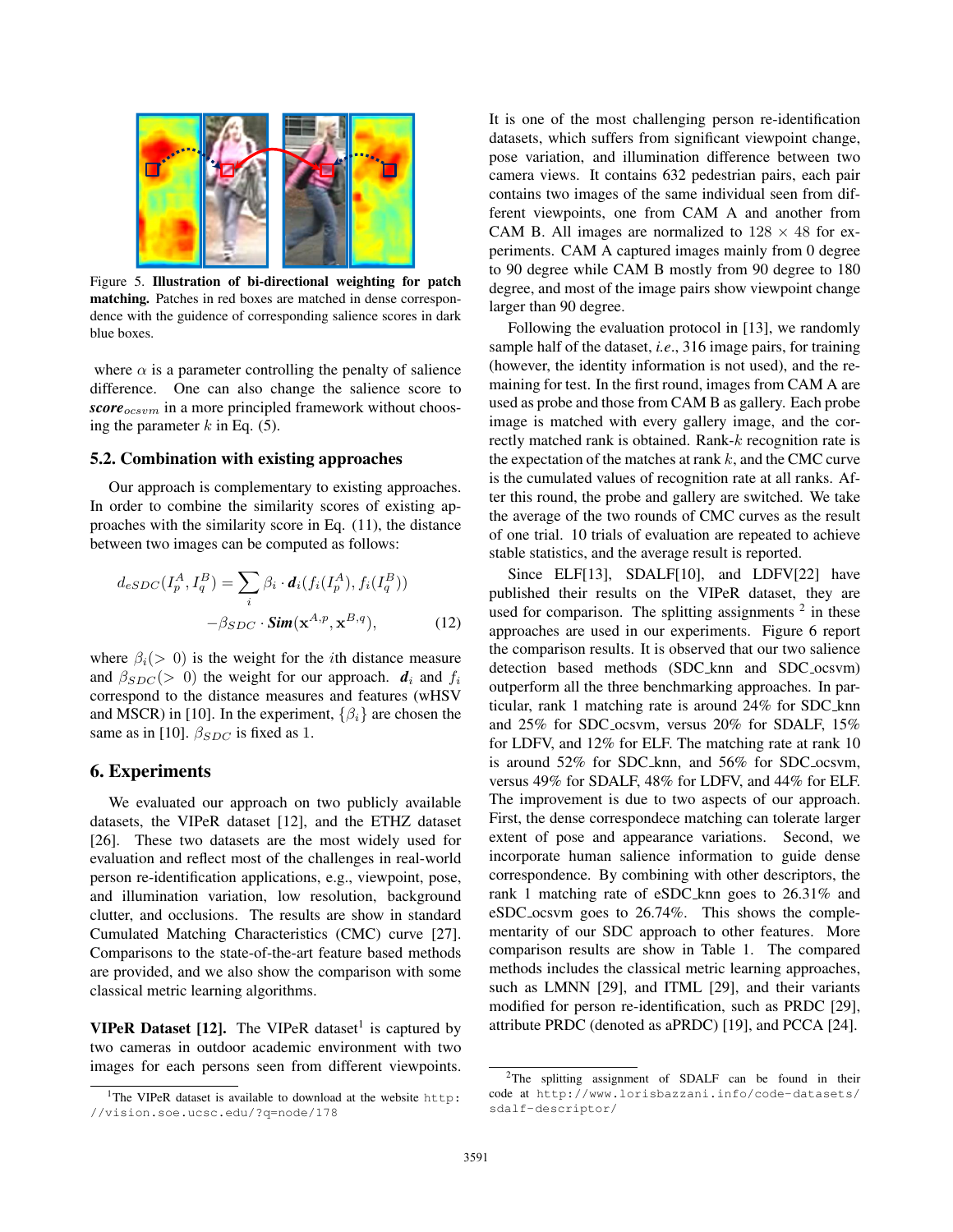| Method                  | $r=1$ | $r=5$ | $r = 10$ | $r = 20$ |
|-------------------------|-------|-------|----------|----------|
| <b>LMNN[29]</b>         | 6.23  | 19.65 | 32.63    | 52.25    |
| <b>ITML [29]</b>        | 11.61 | 31.39 | 45.76    | 63.86    |
| <b>PRDC[29]</b>         | 15.66 | 38.42 | 53.86    | 70.09    |
| aPRDC[19]               | 16.14 | 37.72 | 50.98    | 65.95    |
| <b>PCCA</b> [24]        | 19.27 | 48.89 | 64.91    | 80.28    |
| <b>ELF[13]</b>          | 12.00 | 31.00 | 41.00    | 58.00    |
| SDALF[10]               | 19.87 | 38.89 | 49.37    | 65.73    |
| <b>CPS</b> [7]          | 21.84 | 44.00 | 57.21    | 71.00    |
| eBiCov $[21]$           | 20.66 | 42.00 | 56.18    | 68.00    |
| eLDFV [22]              | 22.34 | 47.00 | 60.04    | 71.00    |
| eSDC knn                | 26.31 | 46.61 | 58.86    | 72.77    |
| eSDC <sub>-</sub> ocsvm | 26.74 | 50.70 | 62.37    | 76.36    |

Table 1. VIPeR dataset: top ranked matching rates in [%] with 316 persons.



Figure 6. Performance on the VIPeR dataset. Our approach: SDC knn and SDC ocsvm. Our approach combined with wHSV and MSCR [10]: eSDC\_knn and eSDC\_ocsvm.

**ETHZ Dataset [9].** This dataset<sup>3</sup> contains three video sequences captured from moving cameras. It contains a large number of different people in uncontrolled conditions. With these videos sequences, Schwartz, et al. [26] extracted a set of images for each people to test their Partial Least Square method. Since the original video sequences are captured from moving cameras, images have a range of variations in human appearance and illumination, and some even suffer from heavy occlusions. Following the settings in [26], all image samples are normalized to  $64 \times 32$  pixels, and the dataset is structured as follows: SEQ.#1 contains 83 persons (4,857 images); SEQ.#2 contains 35 persons (1,936 images); SEQ.#3 contains 28 persons (1,762 images).

The same settings of experiments in [10, 26] are reproduced to make fair comparisons. Similar to them, we use a single-shot evaluation strategy. For each person, one image is randomly selected to build gallery set while the rest images form the probe set. Each image in probe is matched to every gallery image and the correct matched rank is obtained. The whole procedure is repeated for 10 times, and the average CMC curves are plotted in Figure 7.

As shown in Figure 7, our approach outperforms the three benchmarking methods, PLS, SDALF and eBiCov[21] on all three sequences. Comparisons with supervised learning methods PLS and RPLM are reported in Table 2. On SEQ.#2 and SEQ.#3, our eSDC knn and eSDC ocsvm outperforms all other methods. On SEQ.#1, our SDC approach has better results than supervised methods, PLS and RPLM, and has comparable performance with the recently proposed eLDFV[22].

### 7. Conclusion

In this work, we propose an unsupervised framework with salience detection for person re-identification. Patch matching is utilized with adjacency constraint for handling the viewpoint and pose variation. It shows great flexibility in matching across large viewpoint change. Human salience is unsupervisedly learned to seek for discriminative and reliable patch matching. Experiments show that our unsupervised salience learning approach greatly improve the performance of person re-identification.

### 8. Acknowledgement

This work is supported by the General Research Fund sponsored by the Research Grants Council of Hong Kong (Project No. CUHK 417110 and CUHK 417011) and National Natural Science Foundation of China (Project No. 61005057).

### References

- [1] S. Bak, E. Corvee, F. Brémond, M. Thonnat, et al. Person re-identification using spatial covariance regions of human body parts. In *AVSS*, 2010.
- [2] C. Barnes, E. Shechtman, A. Finkelstein, and D. Goldman. Patchmatch: a randomized correspondence algorithm for structural image editing. *TOG*, 2009.
- [3] C. Barnes, E. Shechtman, D. Goldman, and A. Finkelstein. The generalized patchmatch correspondence algorithm. In *ECCV*, 2010.
- [4] A. Borji and L. Itti. Exploiting local and global patch rarities for saliency detection. In *CVPR*, 2012.
- [5] S. Byers and A. Raftery. Nearest-neighbor clutter removal for estimating features in spatial point processes. *Journal of the American Statistical Association*, 1998.
- [6] Y. Chen, X. Zhou, and T. Huang. One-class svm for learning in image retrieval. In *ICIP*, 2001.
- [7] D. Cheng, M. Cristani, M. Stoppa, L. Bazzani, and V. Murino. Custom pictorial structures for re-identification. In *BMVC*, 2011.

 $3$ The ETHZ dataset is available to download at the website http:// homepages.dcc.ufmg.br/˜william/datasets.html